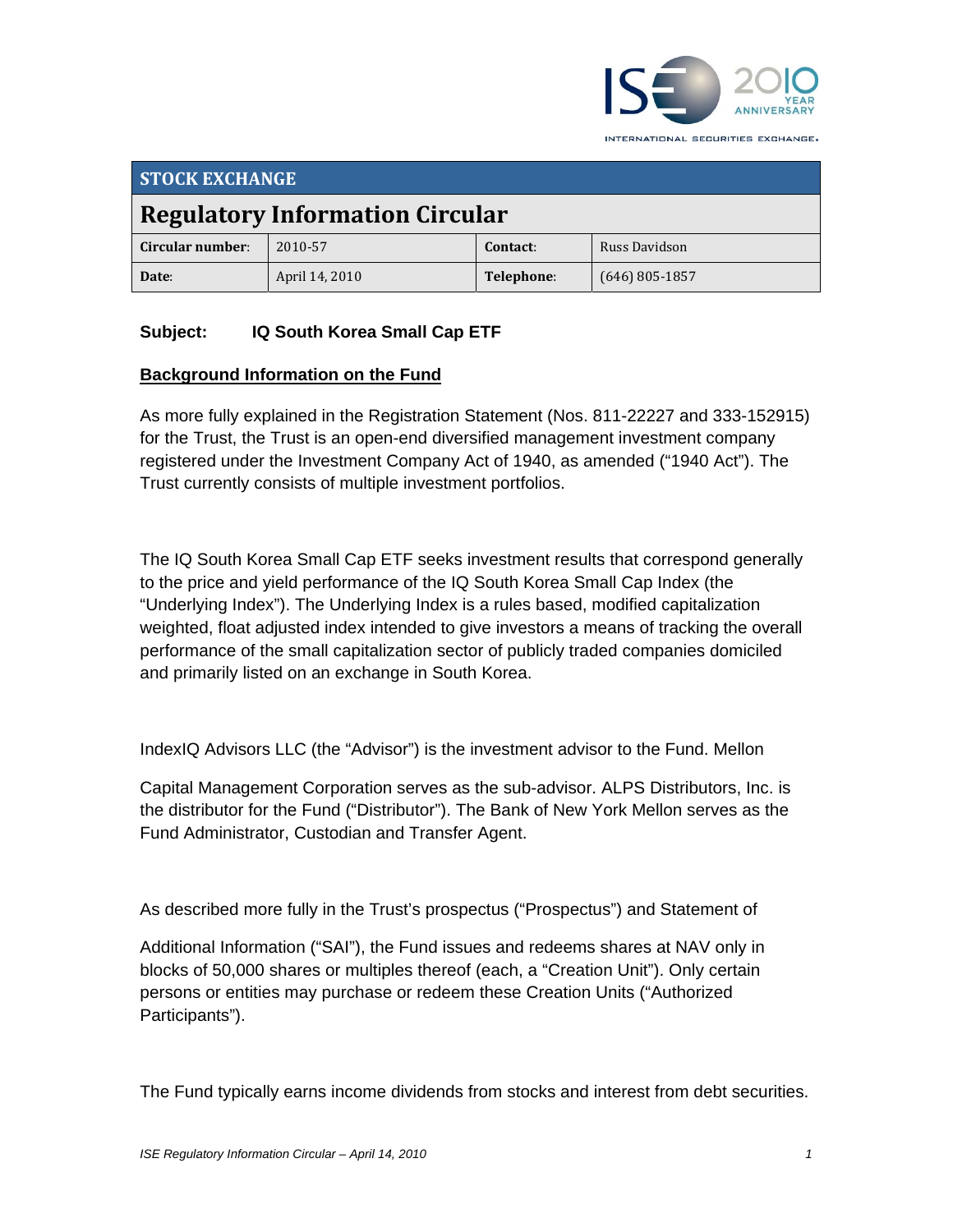

These amounts, net of expenses, are typically passed along to Fund shareholders as dividends from net investment income. The Fund realizes capital gains or losses whenever it sells securities. Net capital gains are distributed to shareholders as "capital gain distributions." Dividends may be declared and paid more frequently to improve index tracking or to comply with the distribution requirements of the Internal Revenue Code.

DTC will act as securities depositary for the Shares. The Shares of the Fund are represented by global securities registered in the name of DTC or its nominee and deposited with, or on behalf of, DTC. Except as provided in the Prospectus, certificates will not be issued for Shares.

The NAV per Share of the Fund will be determined as of the close of trading (normally, 4:00 p.m. Eastern Time ("ET")) on each day that the Exchange is open for business (a "Business Day"). NAV is calculated by dividing the value of the net assets of a Fund (i.e., the total value of its assets less all liabilities) by the number of Shares outstanding, rounded to the nearest cent. NAV will be available from the Distributor and will also available to National Securities Clearing Corporation ("NSCC") participants through data made available from NSCC.

The Trust's registration statement describes the various fees and expenses for the Fund

Shares. For a more complete description of the Fund and the Underlying Index, visit

www.indexiq.com.

# **Principal Risks**

Interested persons are referred to the Prospectus for a description of risks associated with an investment in the Fund. These risks include the foreign market risk and the risk that the Fund's return may not match the return of its index for a number of reasons including the incursion by the Fund of operating expenses and costs not applicable to its index. In addition, as noted in the Prospectus, the Shares may trade at market prices that differ from their NAV. The NAV of the Shares will fluctuate with changes in the market value of the Fund's holdings. The market prices of the Shares will fluctuate in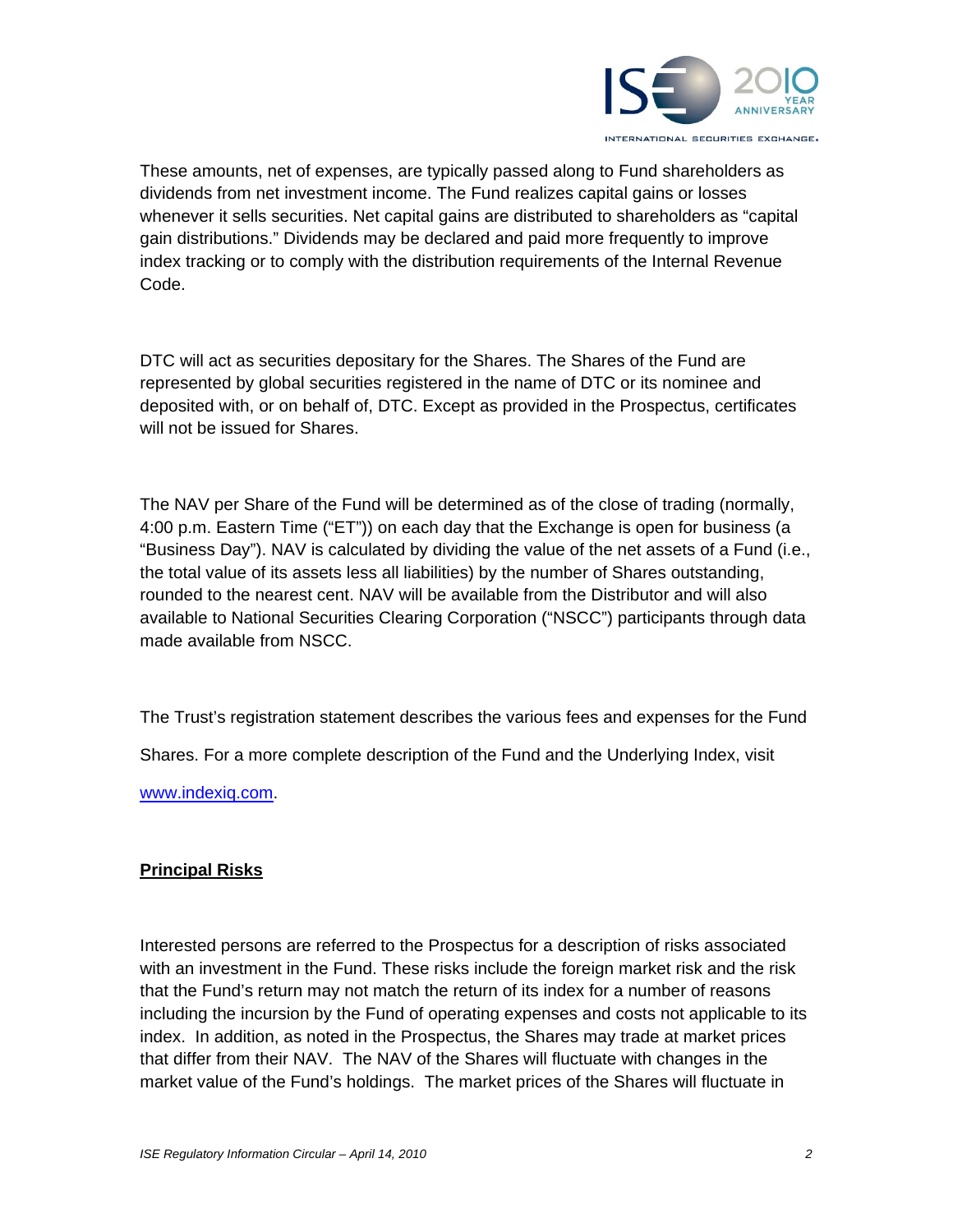

accordance with changes in NAV as well as the supply and demand for the Shares. Additional risk factors are disclosed in the prospectus for the Fund.

#### **Exchange Rules Applicable to Trading in the Shares**

The Shares are considered equity securities, thus rendering trading in the Shares subject to the Exchange's existing rules governing the trading of equity securities.

#### **Trading Hours**

Trading in the Shares on ISE is on a UTP basis and is subject to ISE equity trading rules. The Shares will trade from 8:00 a.m. until 8:00 p.m. Eastern Time. Equity Electronic Access Members ("Equity EAMs") trading the Shares during the Extended Market Sessions are exposed to the risk of the lack of the calculation or dissemination of underlying index value or intraday indicative value ("IIV"). For certain derivative securities products, an updated underlying index value or IIV may not be calculated or publicly disseminated in the Extended Market hours. Since the underlying index value and IIV are not calculated or widely disseminated during Extended Market hours, an investor who is unable to calculate implied values for certain derivative securities products during Extended Market hours may be at a disadvantage to market professionals.

#### **Trading Halts**

ISE will halt trading in the Shares in accordance with ISE Rule 2101(a)(2)(iii). The grounds for a halt under this Rule include a halt by the primary market because it stops trading the Shares and/or a halt because dissemination of the IIV or applicable currency spot price has ceased, or a halt for other regulatory reasons. In addition, ISE will stop trading the Shares if the primary market de-lists the Shares.

#### **Delivery of a Prospectus**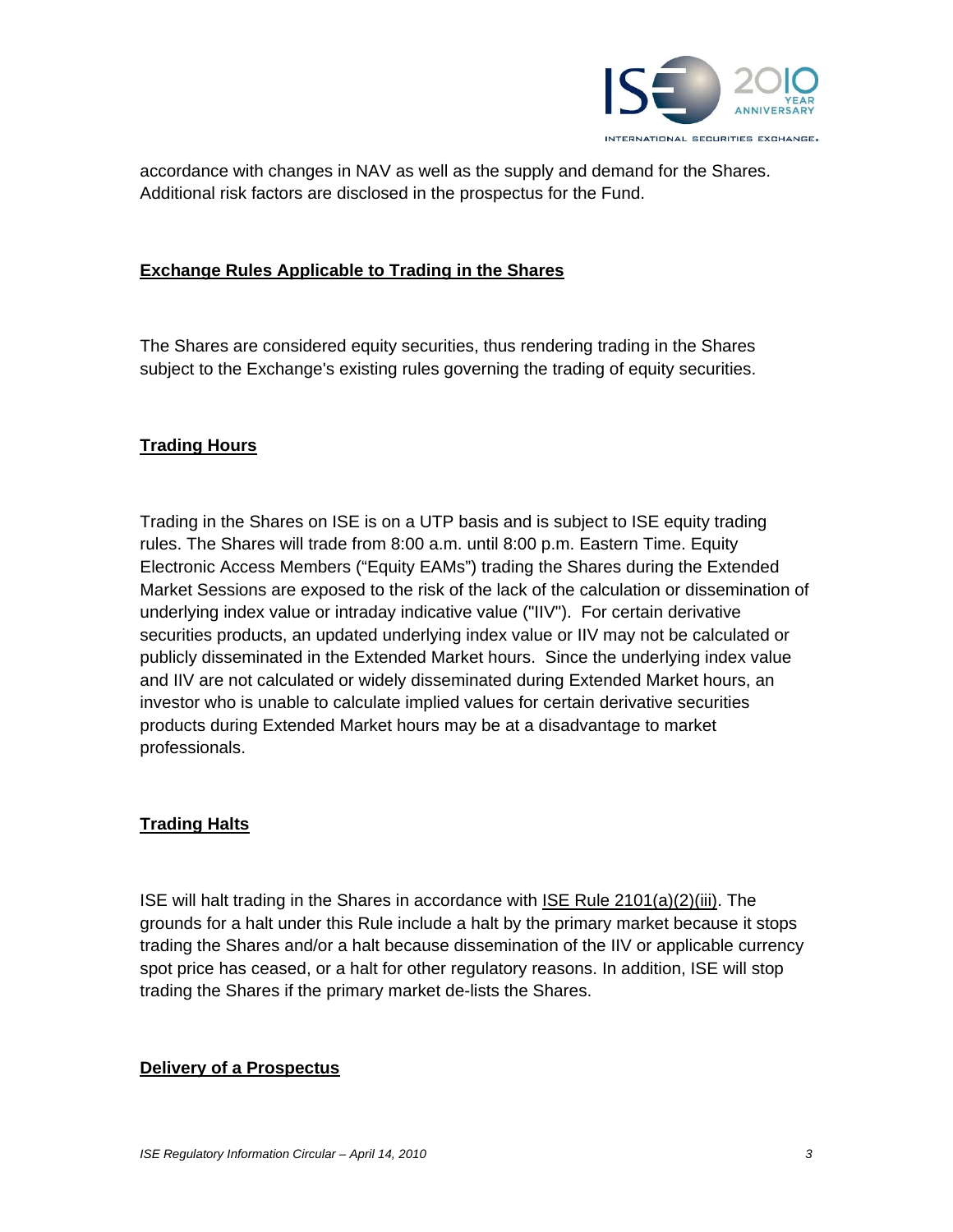

Pursuant to federal securities laws, investors purchasing Shares must receive a prospectus prior to or concurrently with the confirmation of a transaction. Investors purchasing Shares directly from the Fund (by delivery of the Deposit Amount) must also receive a prospectus.

Prospectuses may be obtained through the Distributor or on the Fund's website. The Prospectus does not contain all of the information set forth in the registration statement (including the exhibits to the registration statement), parts of which have been omitted in accordance with the rules and regulations of the SEC. For further information about the Fund, please refer to the Trust's registration statement.

# **Exemptive, Interpretive and No-Action Relief Under Federal Securities Regulations**

The SEC has issued letters dated October 24, 2006, November 21, 2005 and August 17, 2001 (together the "No-Action Letters") granting exemptive, interpretive, and no-action relief from certain provisions of and rules under the Securities Exchange Act of 1934 for exchange traded funds listed and traded on a registered national securities exchange that meet certain criteria.

# **Regulation M Exemptions**

Generally, Rules 101 and 102 of Regulation M prohibit any "distribution participant" and its "affiliated purchasers" from bidding for, purchasing, or attempting to induce any person to bid for or purchase any security which is the subject of a distribution until after the applicable restricted period, except as specifically permitted in Regulation M. The provisions of the Rules apply to underwriters, prospective underwriters, brokers, dealers, and other persons who have agreed to participate or are participating in a distribution of securities.

The Commission issued a No-Action Letter by which persons participating in a distribution of shares of a fund may engage in secondary market transactions in such shares during their participation in such a distribution, despite the requirements of from Rule 101 under Regulation M. In addition, the SEC has permitted persons who may be deemed to be participating in the distribution of shares of a fund (i) to purchase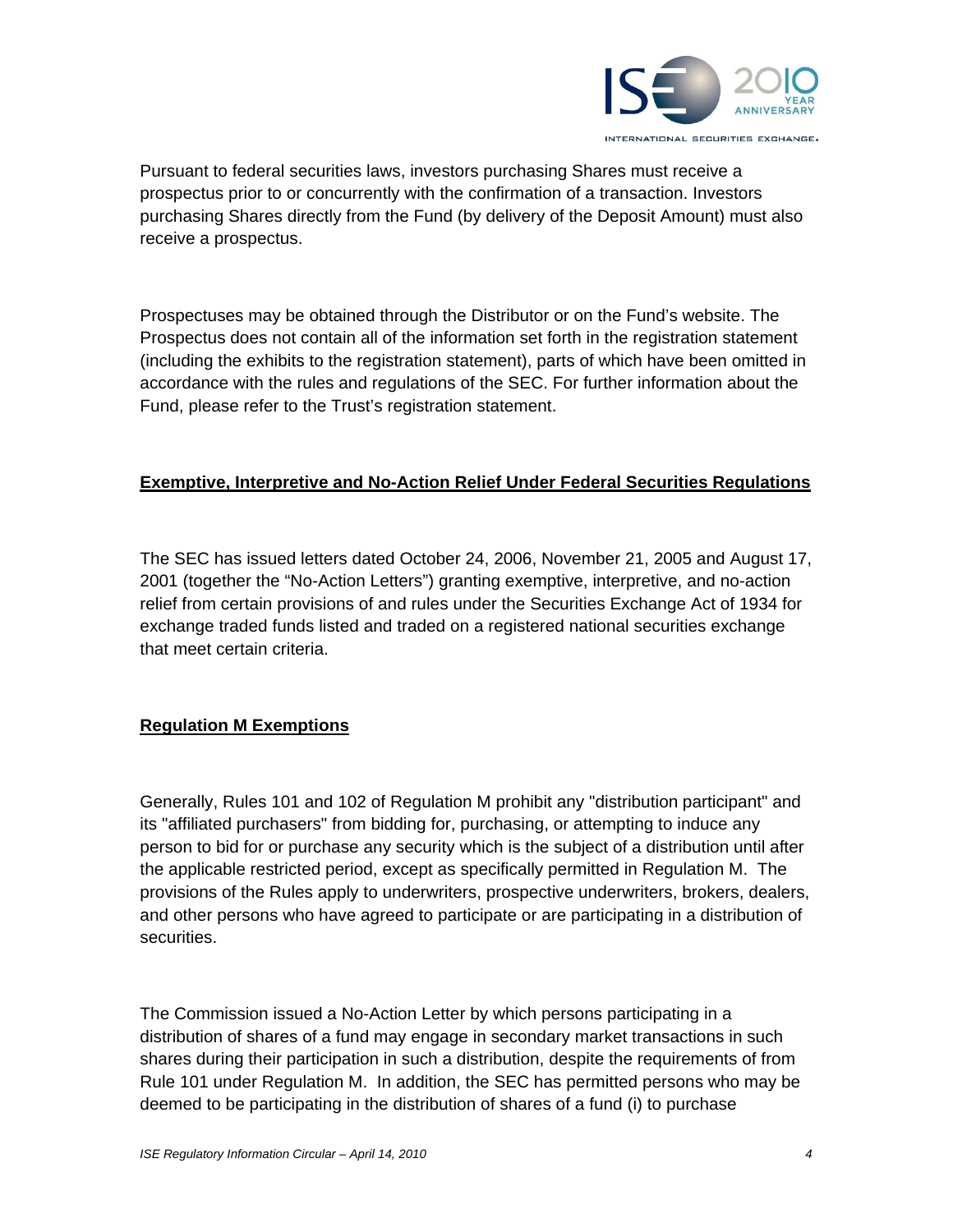

securities for the purpose of purchasing creation unit aggregations of fund shares and (ii) to tender securities for redemption in Creation Unit Aggregations. Further, the Commission has clarified that the tender of fund shares to the Fund for redemption does not constitute a bid for or purchase of any of the Funds' securities during the restricted period of Rule 101. The Commission has issued a No-Action Letter to paragraph (e) of Rule 102 under Regulation M which allow the redemption of fund shares in creation unit aggregations during the continuous offering of shares.

# **Customer Confirmations for Creation or Redemption of Fund Shares (SEC Rule 10b-10)**

Broker–dealers who handle purchases or redemptions of Fund shares in Creation Units for customers will be permitted to provide such customers with a statement of the number of Creation Unit Aggregations created or redeemed without providing a statement of the identity, number and price of shares of the individual securities tendered to the Fund for purposes of purchasing creation unit aggregations ("Deposit Securities") or the identity, number and price of shares to be delivered by the Trust to the redeeming holder ("Redemption Securities"). The composition of the securities required to be tendered to the Fund for creation purposes and of the securities to be delivered on redemption will be disseminated each business day and will be applicable to requests for creations or redemption, as the case may be, on that day. This exemptive relief under Rule 10b-10 with respect to creations and redemptions is subject to the following conditions:

- 1) Confirmations to customers engaging in creations or redemptions must state that all information required by Rule 10b-10 will be provided upon request;
- 2) Any such request by a customer for information required by Rule 10b-10 will be filed in a timely manner, in accordance with Rule 10b-10(c);
- 3) Except for the identity, number and price of shares of the component securities of the Deposit Securities and Redemption Securities, as described above, confirmations to customers must disclose all other information required by Rule 10b-10(a).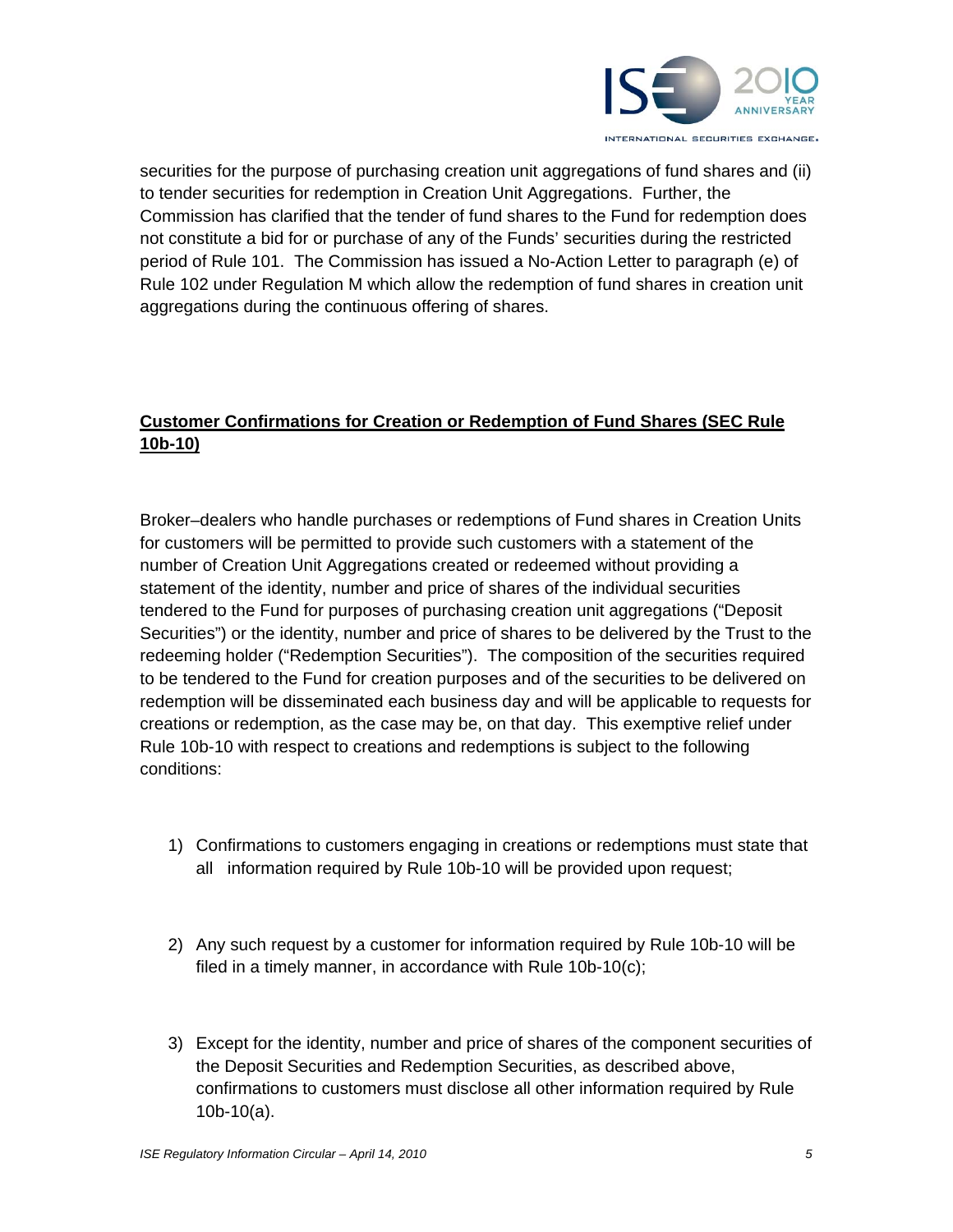

# **SEC Rule 14e-5**

The Commission has permitted any person acting as a dealer-manager of a tender offer for a component security of fund (1) to redeem fund shares in creation unit aggregations from the issuer that may include a security subject to such tender offer and (2) to purchase fund shares during such tender offer. In addition, a No-Action has been issued under Rule 14e-5 states that if a broker-dealer acting as a dealer-manager of a tender offer for a security of the Fund purchases or arranges to purchase such securities in the secondary market for the purpose of tendering such securities to purchase one or more creation unit aggregations of shares, it must be made in conformance with the following:

- i. such bids or purchases are effected in the ordinary course of business, in connection with a basket of 20 or more securities in which any security that is the subject of a distribution, or any reference security, does not comprise more than 5% of the value of the basket purchased; or
- ii. purchases are effected as adjustments to such basket in the ordinary course of business as a result of a change in the composition of the underlying index; and
- iii. such bids or purchases are not affected for the purpose of facilitating such tender offer.

#### **Section 11(d)(1); SEC Rules 11d1-1 and 11d1-2**

Section  $11(d)(1)$  of the Act generally prohibits a person who is both a broker and a dealer from effecting any transaction in which the broker-dealer extends credit to a customer on any security which was part of a new issue in the distribution of which he participated as a member of a selling syndicate or group within thirty days prior to such transaction. The Commission has clarified that Section 11(d)(1) does not apply to broker-dealers that are not authorized participants (and, therefore, do not create creation unit aggregations) that engage in both proprietary and customer transactions in shares of a fund in the secondary market, and for broker-dealer authorized participants that engage in creations of creation unit aggregations. This relief is subject to specific conditions, including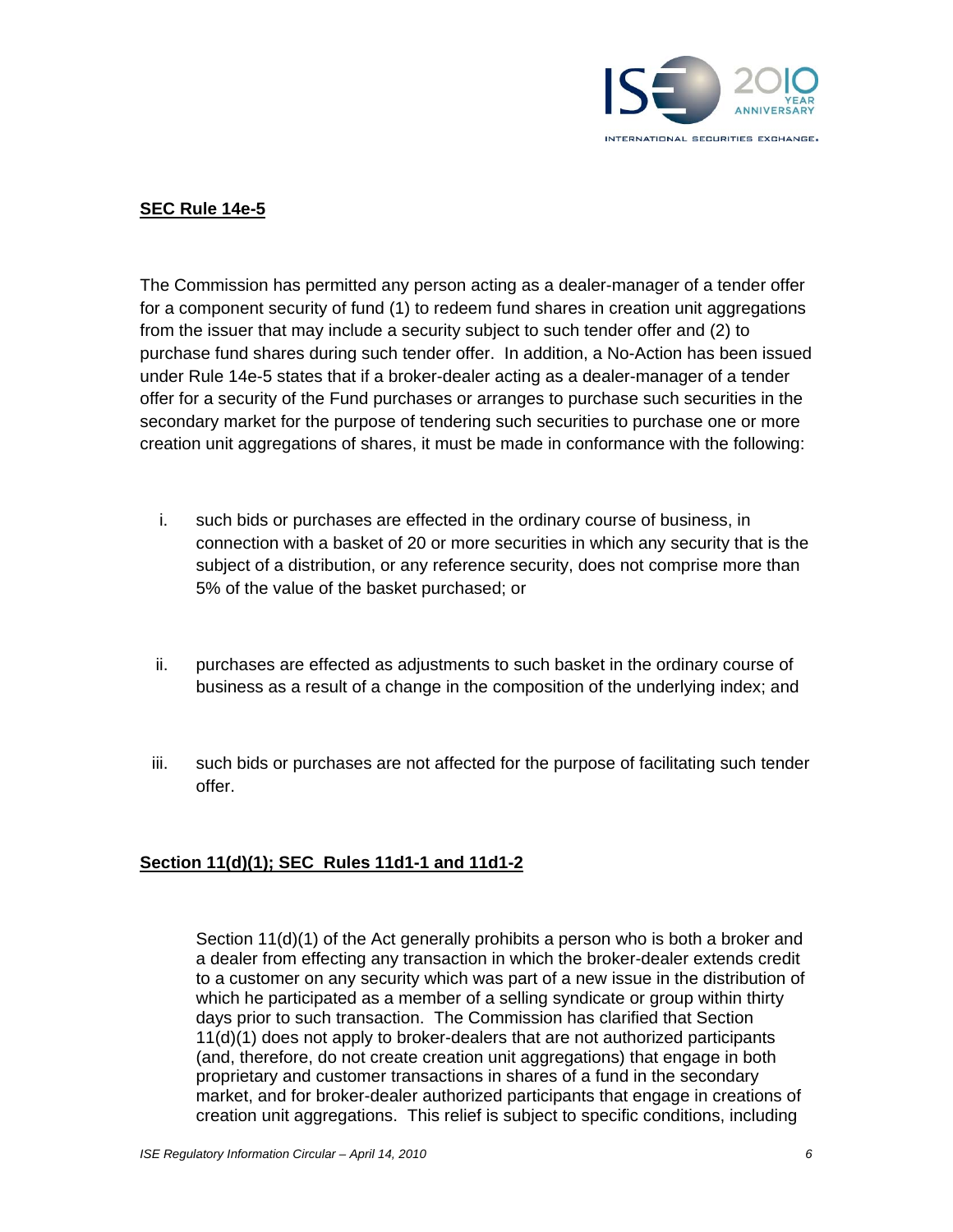

the condition that such broker-dealer (whether or not an authorized participant) does not, directly or indirectly, receive from the fund complex any payment, compensation or other economic incentive to promote or sell the shares of a fund to persons outside the fund complex, other than non-cash compensation permitted under NASD Rule 2830 (I)(5)(A), (B) or (C). See letter dated November 22, 2005 from Brian A Bussey, Assistant Chief Counsel, SEC Division of Market Regulation, to Barclays Global Investors, N.A., dated November 22, 2005. The Commission has issued a No-Action Letter under Section 11(d)(1) of the Act states that broker-dealers may treat shares of a fund, for purposes of Rule 11d1-2, as "securities issued by a registered open-end investment company as defined in the Investment Company Act" and thereby extend credit or maintain or arrange for the extension or maintenance of credit on shares that have been owned by the persons to whom credit is provided for more than 30 days, in reliance on the exemption contained in the rule.

# **SEC Rule 15c1-5 and 15c1-6**

The Commission has issued a No-Action letter with respect to Rule 15c1-5 and Rule 15c1-6 as to the required disclosure of control by a broker or dealer with respect to creations and redemptions of fund shares and secondary market transactions therein.

**This Regulatory Information Circular is not a statutory Prospectus. Equity EAMs should consult the Trust's Registration Statement, SAI, Prospectus and the Fund's website for relevant information.**